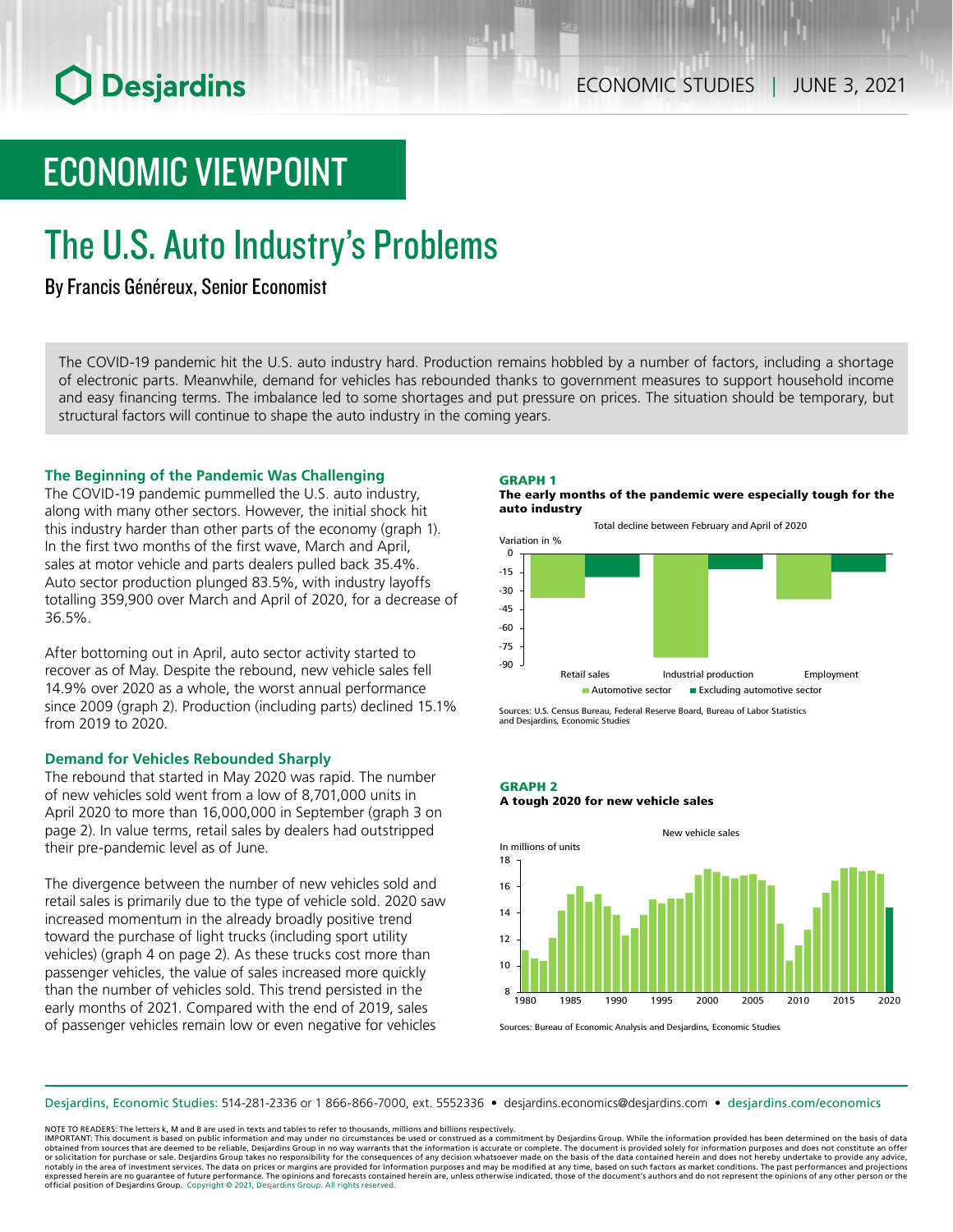### GRAPH 3

Annualized new auto sales In millions of units 8 10 12 14 16 18 20 22 2000 2003 2006 2009 2012 2015 2018 2021

Motor vehicle sales bounced back quickly in the United States

Sources: Bureau of Economic Analysis and Desjardins, Economic Studies

### GRAPH 4

#### The market for larger vehicles rebounded more



Sources: Bureau of Economic Analysis and Desjardins, Economic Studies

produced in North America. Meanwhile, light trucks have gone up substantially (graph 5).

## **Why Have Sales of Motor Vehicles, Especially Trucks, Rebounded?**

First, there is the **catchup effect**. The lockdown measures introduced by many U.S. states at the start of the pandemic temporarily halted economic activity, including vehicle purchases. The reopening at the end of April 2020 led to some catching up on sales that were "lost" during the lockdown, which were in addition to the usual sales.

Second, there was the **income effect**. As of April 2020, U.S. households' disposable income jumped substantially. The increase occurred because of the support measures provided by the federal government, including an amount of US\$1,200 that went to adults up to a certain level of income, and US\$500 per child. Weekly jobless benefits were also boosted by US\$600 for several months. Much of the amounts were saved, although they were also used for consumption. Amounts this sizable, allocated all at once, were used for such things as an initial down payment on vehicle financing. The second and third rounds of federal assistance came in December 2020 and March 2021,

### GRAPH 5

#### In terms of volume, light trucks built in North America rebounded the most



Sources: Bureau of Economic Analysis and Desjardins, Economic Studies

with individual assistance totalling US\$2,000, along with new enhancements to jobless benefits and tax relief for families.

Third, the pandemic forced a change in **consumer habits**. Public health measures primarily hit the service industries, like food services and tourism. As U.S. households could no longer use these services, the amounts "saved" due to their absence were steered toward goods, including automobiles.

Fourth, **easy access to credit** favoured the purchase of durable goods, including automobile purchases. At the very start of the pandemic, the Federal Reserve (Fed) responded strongly to prevent a bank credit crunch. Key rates fell to almost 0%, and the Fed provided liquidity to financial institutions by buying government and mortgage securities. It also introduced several measures to support banks to keep them from limiting credit, particularly toward small and medium-sized businesses. These measures put a quick halt to the tightening of credit conditions for auto loans seen in mid-2020 (graph 6). Financial institutions are now in the process of relaxing these conditions, and automobile loans have even been accelerating recently, although other types of consumer loans remain depressed (graph 7 on page 3).

## GRAPH 6 Easier credit terms supported auto sales



Sources: Federal Reserve Board and Desjardins, Economic Studies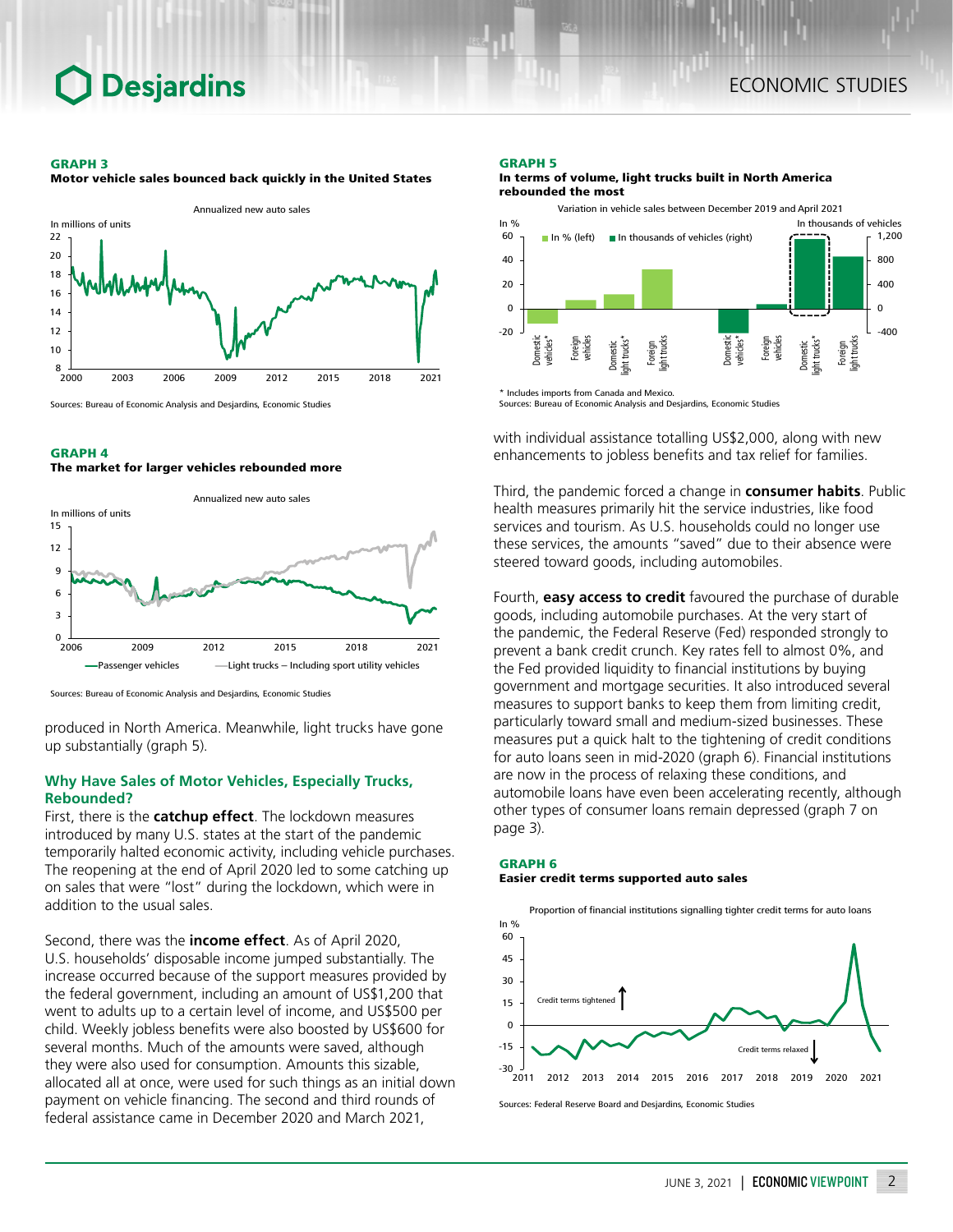## ECONOMIC STUDIES

#### GRAPH 7





Sources: Federal Reserve Board, The Wall Street Journal and Desjardins, Economic Studies

Fifth, more specifically for trucks, the **drop in gasoline prices** added to the enthusiasm for light trucks and sport utility vehicles, to the detriment of smaller vehicles. Prices at the pump fell 33.6% between the start of 2020 and the low point in April 2020. Light trucks have become more energy efficient (miles per gallon of gasoline) in the last few decades, but they are still much less efficient than cars (graph 8). A substantial drop in gasoline prices is therefore one factor favouring the purchase of light trucks. Whether the recent rise in gasoline prices (+75.2% from April 2020 to May 2021) will end up curbing the enthusiasm remains to be seen.

#### GRAPH 8

### Vehicles have become more energy efficient, but light trucks guzzle more gasoline



Sources: U.S. Department of Energy and Desjardins, Economic Studies

## **The Supply of Vehicles Has Improved, but Constraints Persist**

New vehicle production dropped abruptly in the spring of 2020. In fact, it halted almost completely: on an annualized basis, car and light truck assembly went from 11,083,900 vehicles in February 2020 to just 68,500 in April (graph 9). This is by far its lowest point since monthly data was first compiled in 1977. Production of new vehicles remained relatively low in May, and returned to a situation similar to the pre-pandemic period within

#### GRAPH 9



Motor vehicle assembly stopped almost entirely in April 2020



a few months. Nonetheless, over the whole year, the number of new vehicles produced in the United States in 2020 was 17.9% below the 2019 level. The decline was not as steep for parts (-13.8%).

The supply of new vehicles did not keep pace, however. While the number of cars and light trucks sold rose 14.9% from the last quarter of 2020 to April 2021, assembly pulled back 17.8%. New vehicle production is therefore still facing an entrenched issue. This is reflected in the auto industry's low production capacity utilization rate: it was just 66.4% in April 2021, compared with nearly 80% before the pandemic. Moreover, the industry is still short 107,700 workers to reach its February 2020 employment level (graph 10).







Sources: Bureau of Labor Statistics, Federal Reserve Board and Desjardins, Economic Studies

### **Semiconductor Supply Problem**

The main constraint to more robust motor vehicle production is the shortage of electronic parts, i.e., semiconductors. Electronic parts have become more and more essential to building new vehicles, which have sometimes been described as "computers on wheels." [Semiconductors](https://carpart.com.au/blog/educational/what-is-a-semiconductor-in-cars) are needed for numerous functions in today's automobiles, including integrating electronic devices,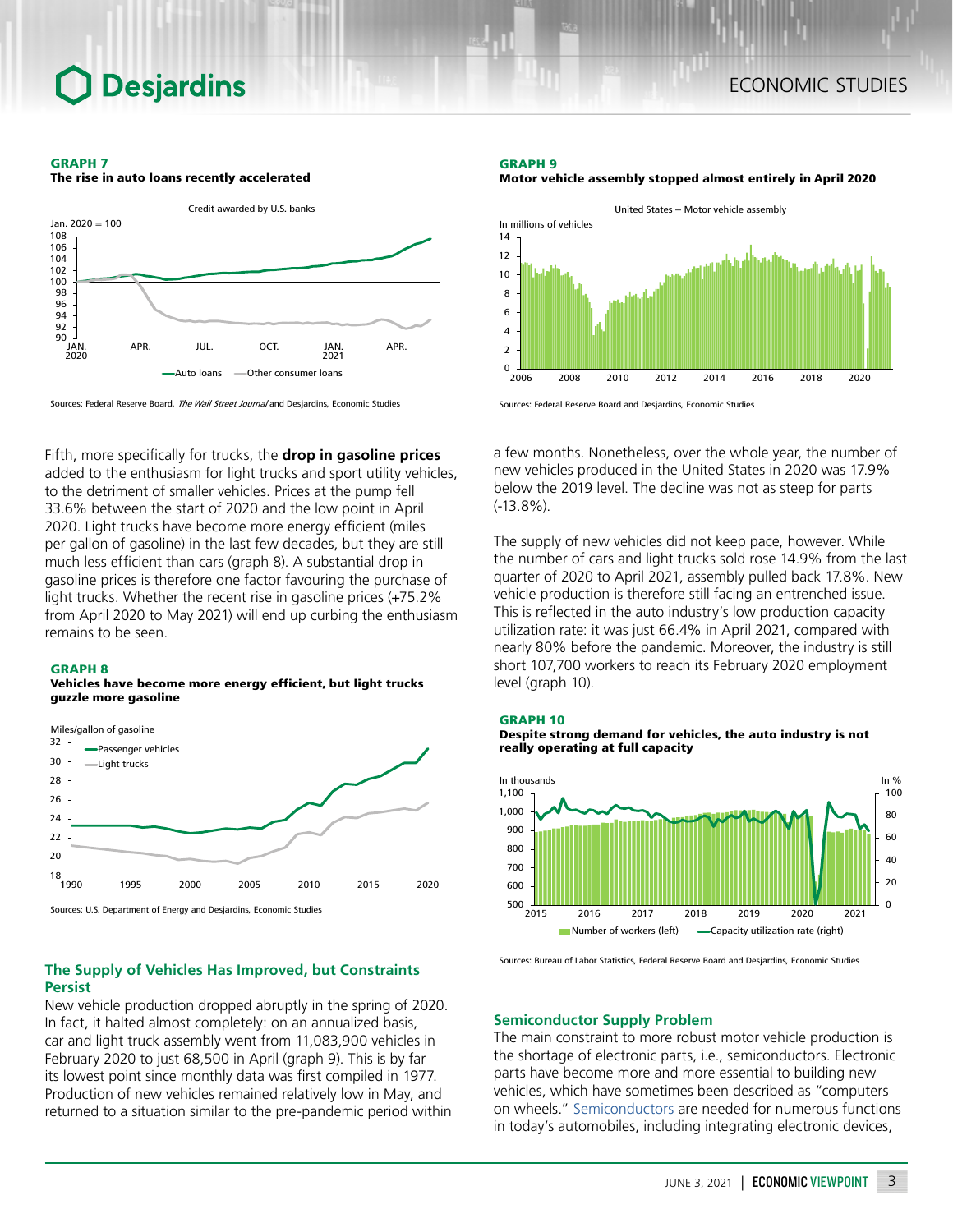## ECONOMIC STUDIES

## **O** Desjardins

driver assistance, safety features and vehicle performance. A standard vehicle can contain more than US\$330 in semiconductors; this amount ranges from US\$1,000 to US\$3,500 for a hybrid vehicle.

However, semiconductors have become in short supply in the last year, for several reasons. Clearly, the pandemic triggered disruptions in production. It also altered demand for electronic parts, particularly because of the shift to telework, online purchasing, and the general consumption of goods (including a wide array of goods with electronic components) to the detriment of services.

Other disruptions unrelated to the pandemic also created problems in semiconductor deliveries, such as two fires at Japanese semiconductor plants, last October and last March. February's poor weather in Texas also limited U.S. semiconductor production.

In the auto industry, however, the main reason for the current part shortages seems to stem from some short-sightedness by automakers at the start of the pandemic. In response to plunging sales and plant closures, automakers slashed their semiconductor orders. The annual variation in [semiconductor](https://www.semiconductors.org/semiconductor-shortage-highlights-need-to-strengthen-u-s-chip-manufacturing-research/) sales associated with the auto industry fell to -30% in April and May of 2020. Suppliers therefore turned to other sectors of activity where semiconductors were in demand.

As we saw earlier, however, new vehicle sales rebounded fairly quickly and have kept up a good pace since then. The available inventories of the semiconductors needed to make vehicles therefore melted quickly. Slow lead times in this industry (up to 26 weeks) mean that the problem is persisting. The annoying [situation](https://www.cnbc.com/2021/05/12/the-global-chip-shortage-could-last-until-2023-.html) could last several more quarters.

The semiconductor problem and the constraints it creates for automakers go beyond U.S. manufacturers. The situation is generalized worldwide. Some manufacturers are doing better than others, depending on where they get their supply from and how they managed orders at the start of the pandemic. Because of the public health measures still in place in some countries and because of the semiconductor shortage, auto production is still moving at a snail's pace in most countries that export vehicles to the United States (graph 11). U.S. auto and parts imports rebounded after the crisis at the start of the pandemic, but not enough to make up for weak U.S. production, and it is down sharply (-9.4%) since the end of 2020 (graph 12).

## **Inventories Plunge**

Strong U.S. demand for vehicles and weak U.S. and global production in the last year are creating a major imbalance in the auto industry. The imbalance is primarily being reflected in a drop in inventories at businesses within the industry, and particularly in dealer inventories (graph 13). Total vehicle and parts inventories are down 19.8% from their cyclical peak in August 2019. The

## GRAPH 11





Sources: Wards, German Association of the Automotive Industry and Desjardins, Economic Studies

GRAPH 12 Imports associated with the auto industry are not offsetting weak domestic production



Sources: Bureau of Economic Analysis and Desjardins, Economic Studies

#### GRAPH 13

Strong demand for vehicles and production problems triggered a drop in inventories



Sources: U.S. Census Bureau and Desjardins, Economic Studies

inventory-to-sales ratio has tumbled to its lowest point since monthly data was first published in 1992 (graph 14 on page 5). Looking only at dealers, the ratio is at its lowest point since the summer of 1985, when a strike by auto workers substantially disrupted production. Excluding that event, the ratio is the lowest it has been since data was first compiled in 1967.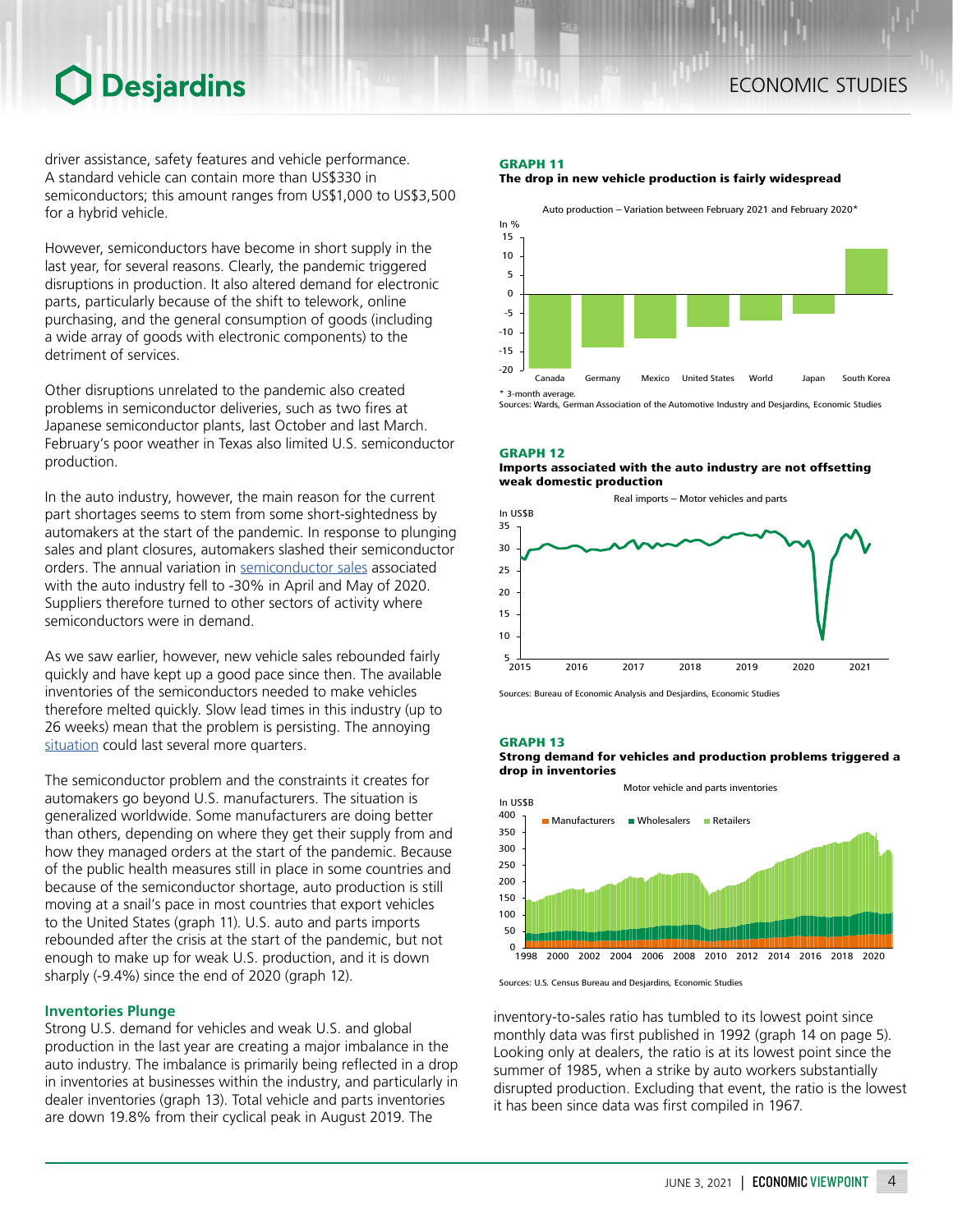#### GRAPH 14



Auto industry inventories fell to a new low



Looking only at vehicles, it is clear that the imbalance between production and demand mainly hit inventories in the spring of 2020 and the first quarter of 2021 (graph 15). Between these two periods, inventories managed to tick up as domestic assembly and imports resumed. However, the increase is very small compared with the declines.

#### GRAPH 15

To meet the demand for vehicles, inventories had to dwindle in the spring of 2020 and early 2021



Sources: Bureau of Economic Analysis and Desjardins, Economic Studies

Supply and demand diverged in sectors with the strongest vehicle sales, of course. As we saw earlier, the award goes to domestic light trucks. This is the niche in which inventories fell the most, both at the start of the pandemic and more recently (graph 16). The shortage of new domestic light trucks then led to a substantial drop in inventories of imported trucks, as well as used trucks.

## **The Disruptions Also Affect the Used Vehicle Market**

The scarcity of new vehicles has had an impact on vehicle resales. First, there is the substitution effect: buyers who can't get the new vehicle they want turn to used models. The pressures on prices for certain highly sought-after new models also factored into substitution.

### GRAPH 16

Inventories primarily fell for trucks



Sources: Bureau of Economic Analysis and Desjardins, Economic Studies

Second, consumer behaviour also affects the supply of vehicles. The drop in sales at the start of the pandemic meant that fewer buyers traded in their current vehicles, decreasing the number of vehicles available to wholesalers and dealers of used vehicles. The increase in households' disposable income also led to some households deciding to acquire a second vehicle, without selling the vehicle they already owned.

Third, business behaviour has also changed. Businesses that own auto fleets decided to keep their vehicles longer during the pandemic, shrinking the supply in the used vehicle market. At the start of the pandemic, this effect was partially reduced by auto rental companies, whose business dropped substantially during the pandemic and therefore sold off a large portion of their fleets during the last year. However, the recovery is now prompting them to buy vehicles again, intensifying the issue of excess demand for new vehicles. It also cause them to hold onto the vehicles they already own for longer.

These factors led to a substantial decrease in the inventory of used vehicles available for resale. Some [companies](https://www.wsj.com/articles/auto-dealers-record-sales-take-a-back-seat-for-investors-11619024671) say that, in one year, their existing inventory has gone from the equivalent of 120 days of sales to just 40 days.

This situation is naturally putting substantial pressure on used vehicle prices. In April, the average price at which a used vehicle was sold went over US\$25,000 for the first time. In terms of its annual variation, the increase was 21.0% in April, according to the U.S. consumer price index (CPI) (graph 17 on page 6). April's gain was big enough to affect the variation in broader indexes. The CPI for goods excluding food and energy climbed a monthly 2.0% in April, its biggest increase since the data was first published in 1957. Nearly three quarters of this increase comes from the monthly rise in used auto prices. Of the total CPI's monthly 0.8% increase in April, over one third comes from used vehicle prices.